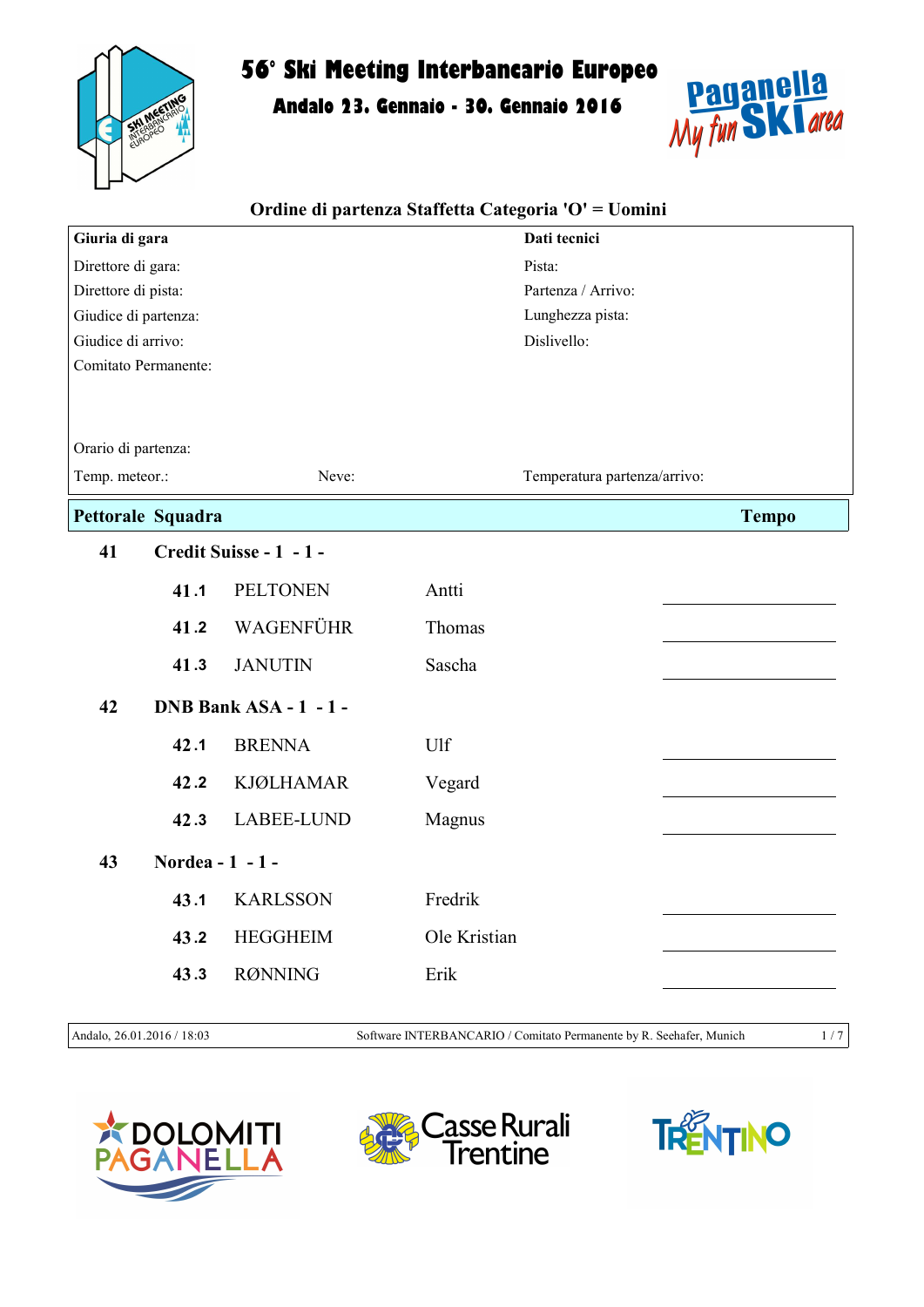|    | Pettorale Squadra      |                                         |              | <b>Tempo</b> |  |
|----|------------------------|-----------------------------------------|--------------|--------------|--|
| 44 | <b>Eika Bank Group</b> |                                         |              |              |  |
|    | 44.1                   | <b>HANSEN</b>                           | Geir         |              |  |
|    | 44.2                   | <b>HUSBY</b>                            | Kjersti      |              |  |
|    | 44.3                   | <b>SKAARER</b>                          | Per Kristian |              |  |
| 45 |                        | OP Financial Group - 1 -                |              |              |  |
|    | 45.1                   | <b>NYLUND</b>                           | Ulf          |              |  |
|    | 45.2                   | <b>NIEMI</b>                            | Reijo        |              |  |
|    | 45.3                   | <b>ENA</b>                              | Leif         |              |  |
| 46 |                        | HypoVereinsbank München - 1 - 1 -       |              |              |  |
|    | 46.1                   | <b>NAGL</b>                             | Andreas      |              |  |
|    | 46.2                   | <b>ALBRECHT</b>                         | Uli          |              |  |
|    | 46.3                   | <b>DOLD</b>                             | Ludwig       |              |  |
| 47 |                        | <b>Groupe BPCE Sports - 1 -</b>         |              |              |  |
|    | 47.1                   | <b>COSTE</b>                            | Stephane     |              |  |
|    | 47.2                   | <b>VIRY</b>                             | Christian    |              |  |
|    | 47.3                   | <b>SANSOULET</b>                        | Sebastien    |              |  |
| 48 |                        | Sparkasse Bad Tölz-Wolfratshausen - 1 - |              |              |  |
|    | 48.1                   | <b>KELLNER</b>                          | Felix        |              |  |
|    | 48.2                   | <b>KREMSER</b>                          | Karl         |              |  |
|    | 48.3                   | <b>PFATRISCH</b>                        | Peter        |              |  |
| 49 |                        | <b>UniCredit - 1 - 1 -</b>              |              |              |  |
|    | 49.1                   | <b>PARMA</b>                            | Jan          |              |  |
|    | 49.2                   | <b>CABASSI</b>                          | Luciano      |              |  |
|    | 49.3                   | <b>MARIUZ</b>                           | Roberto      |              |  |
| 50 |                        | Graubündner Kantonalbank - Chur - 1 -   |              |              |  |
|    | 50.1                   | <b>MORSCHER</b>                         | Simon        |              |  |
|    | 50.2                   | <b>BONELL</b>                           | Curdin       |              |  |
|    | 50.3                   | <b>HARTMANN</b>                         | Andreas      |              |  |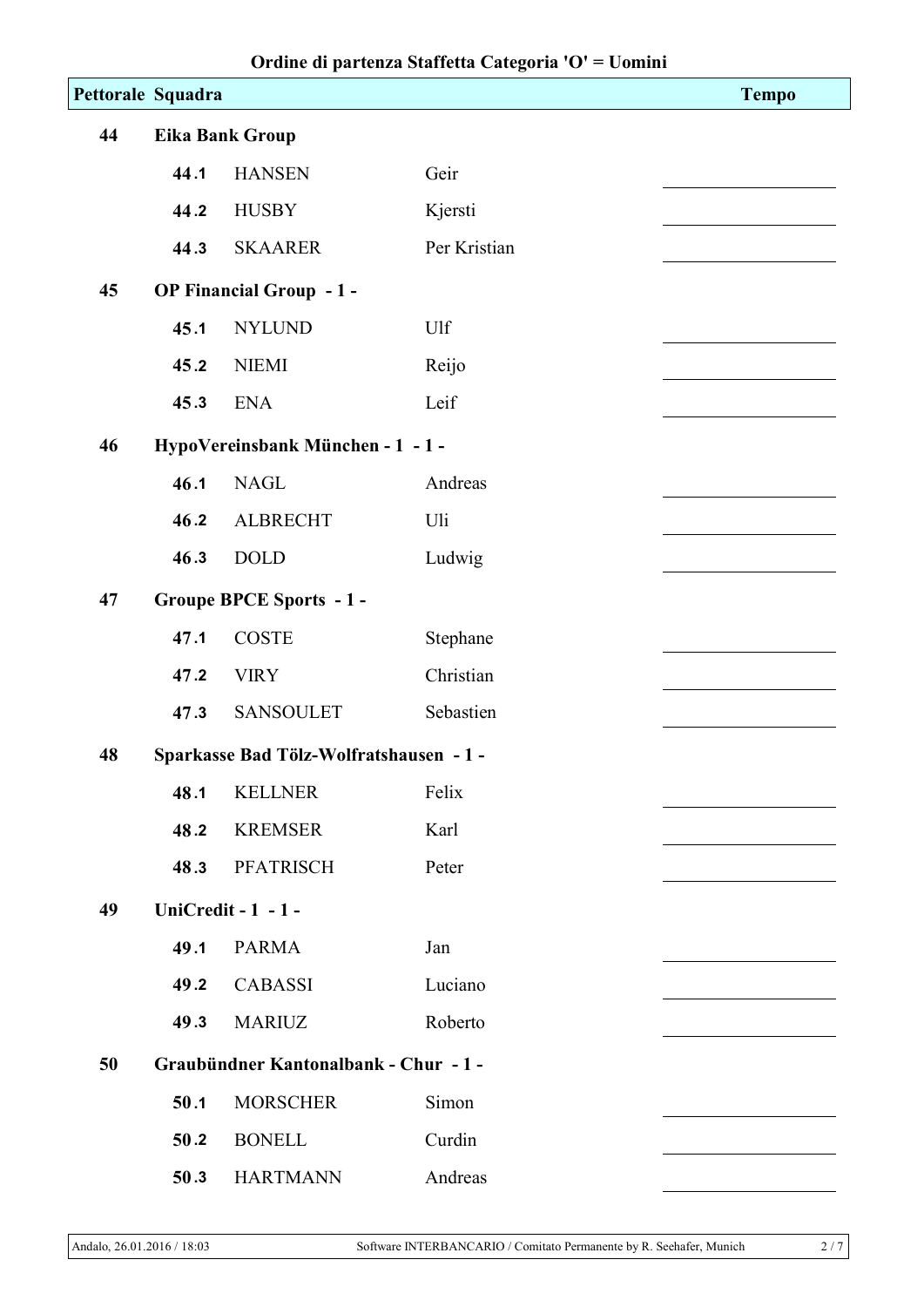|    | Pettorale Squadra                          |                                  |          | <b>Tempo</b> |  |  |  |
|----|--------------------------------------------|----------------------------------|----------|--------------|--|--|--|
| 51 |                                            | Raiffeisen Schweiz - 1           |          |              |  |  |  |
|    | 51.1                                       | <b>NIGUILLE</b>                  | Pascal   |              |  |  |  |
|    | 51.2                                       | ARREGGER                         | Andreas  |              |  |  |  |
|    | 51.3                                       | <b>KAST</b>                      | Reto     |              |  |  |  |
| 52 | Nordea - 2                                 |                                  |          |              |  |  |  |
|    | 52.1                                       | <b>UNDEF</b>                     |          |              |  |  |  |
|    | 52.2                                       | <b>UNDEF</b>                     |          |              |  |  |  |
|    | 52.3                                       | <b>UNDEF</b>                     |          |              |  |  |  |
| 53 |                                            | Gruppo Intesa Sanpaolo - 1 - 1 - |          |              |  |  |  |
|    | 53.1                                       | <b>CALDART</b>                   | Giovanni |              |  |  |  |
|    | 53.2                                       | <b>CARLI</b>                     | Maurizio |              |  |  |  |
|    | 53.3                                       | <b>NICASTRO</b>                  | Matteo   |              |  |  |  |
| 54 |                                            | <b>Luzerner Kantonalbank</b>     |          |              |  |  |  |
|    | 54.1                                       | <b>BRUNNER</b>                   | Anton    |              |  |  |  |
|    | 54.2                                       | LÜTHOLD                          | Norbert  |              |  |  |  |
|    | 54.3                                       | <b>EGGSPÜHLER</b>                | Roland   |              |  |  |  |
| 55 |                                            | <b>UBS AG - 1 - 1 -</b>          |          |              |  |  |  |
|    | 55.1                                       | <b>MUELLER</b>                   | Beat     |              |  |  |  |
|    | 55.2                                       | <b>VON ALLMEN</b>                | Heinz    |              |  |  |  |
|    | 55.3                                       | FREI                             | Roland   |              |  |  |  |
| 56 |                                            | <b>DNB Bank ASA - 2</b>          |          |              |  |  |  |
|    | 56.1                                       | <b>UNDEF</b>                     |          |              |  |  |  |
|    | 56.2                                       | <b>UNDEF</b>                     |          |              |  |  |  |
|    | 56.3                                       | <b>UNDEF</b>                     |          |              |  |  |  |
| 57 | Gruppo Banca Monte dei Paschi di Siena - 1 |                                  |          |              |  |  |  |
|    | 57.1                                       | <b>NENCINI</b>                   | Sandro   |              |  |  |  |
|    | 57.2                                       | <b>ROSSI</b>                     | Moreno   |              |  |  |  |
|    | 57.3                                       | <b>FURLANIS</b>                  | Gervasio |              |  |  |  |
|    |                                            |                                  |          |              |  |  |  |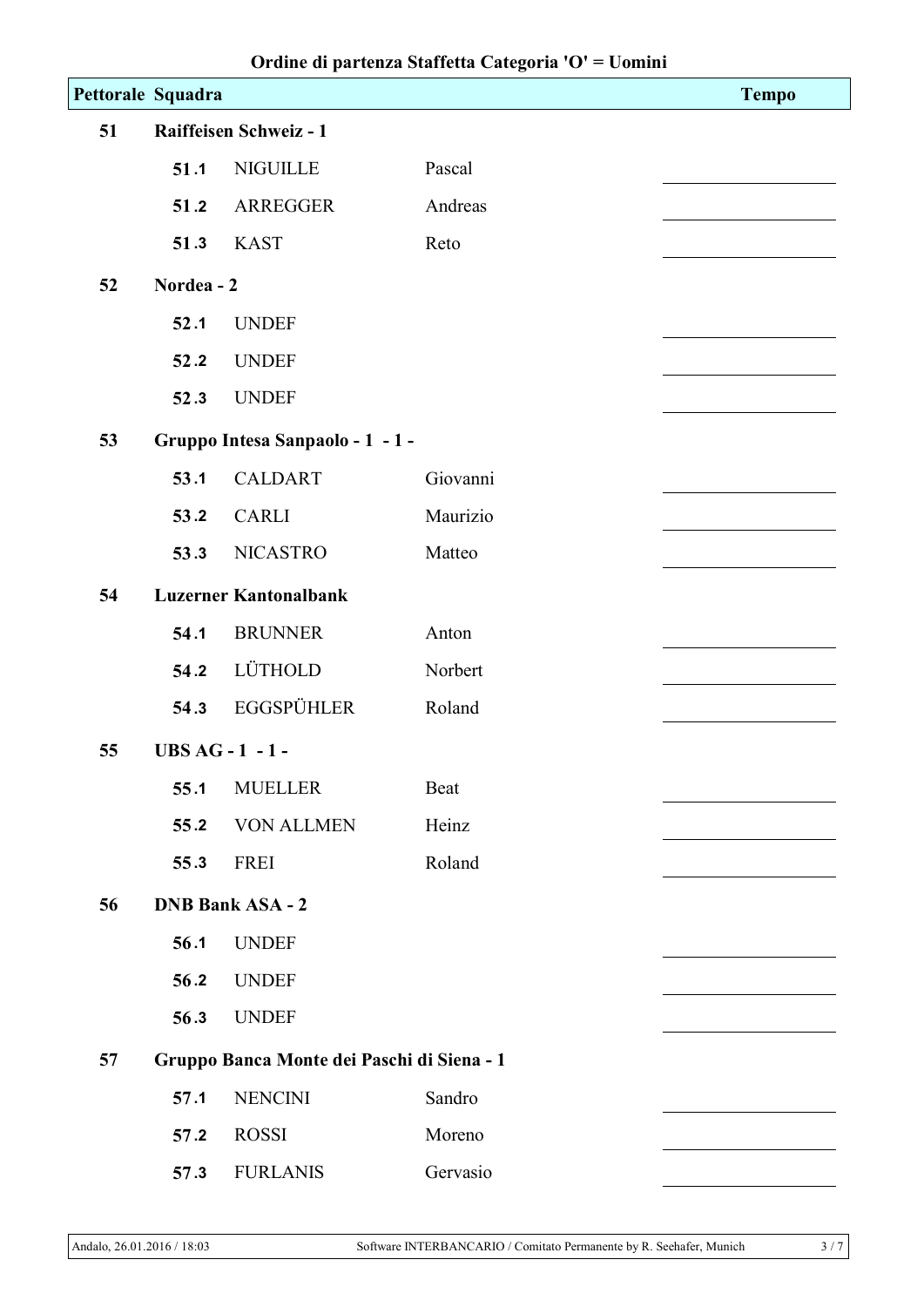| Pettorale Squadra |                  |                                    |                       | <b>Tempo</b> |  |  |
|-------------------|------------------|------------------------------------|-----------------------|--------------|--|--|
| 58                | <b>Swedbank</b>  |                                    |                       |              |  |  |
|                   | 58.1             | <b>LEIMANN</b>                     | Ragnar                |              |  |  |
|                   | 58.2             | <b>MAESEPP</b>                     | Aigar                 |              |  |  |
|                   | 58.3             | <b>PALLO</b>                       | Rait                  |              |  |  |
| 59                |                  | <b>Gruppo Credito Valtellinese</b> |                       |              |  |  |
|                   | 59.1             | <b>FERRETTI</b>                    | Luca                  |              |  |  |
|                   | 59.2             | <b>GURINI</b>                      | Luca                  |              |  |  |
|                   | 59.3             | <b>FONTANA</b>                     | Edi                   |              |  |  |
| 60                |                  | <b>Banca Popolare di Vicenza</b>   |                       |              |  |  |
|                   | 60.1             | <b>UNDEF</b>                       |                       |              |  |  |
|                   | 60.2             | <b>UNDEF</b>                       |                       |              |  |  |
|                   | 60.3             | <b>UNDEF</b>                       |                       |              |  |  |
| 61                |                  | <b>UBS AG - 1 - 2 -</b>            |                       |              |  |  |
|                   | 61.1             | <b>MENZI</b>                       | Peter                 |              |  |  |
|                   | 61.2             | <b>KORFITSEN</b>                   | Kristian              |              |  |  |
|                   | 61.3             | <b>MULLIS</b>                      | Norbert               |              |  |  |
| 62                | Nordea - 1 - 2 - |                                    |                       |              |  |  |
|                   | 62.1             | <b>HELDAL</b>                      | Pål Thiis             |              |  |  |
|                   | 62.2             | <b>BJØRDAL</b>                     | Ronny                 |              |  |  |
|                   | 62.3             | <b>KROGSTAD</b>                    | <b>Magnus Forsnes</b> |              |  |  |
| 63                |                  | <b>Groupe BPCE Sports - 2 -</b>    |                       |              |  |  |
|                   | 63.1             | <b>LAMANNA</b>                     | Christophe            |              |  |  |
|                   | 63.2             | <b>LUGUET</b>                      | Jérôme                |              |  |  |
|                   | 63.3             | <b>GHEBBANO</b>                    | Daniel                |              |  |  |
| 64                |                  | UniCredit - 1 - 2 -                |                       |              |  |  |
|                   | 64.1             | <b>LATEGANA</b>                    | Alberto               |              |  |  |
|                   | 64.2             | <b>SEGATTA</b>                     | Marco                 |              |  |  |
|                   | 64.3             | <b>MAFFIOLETTI</b>                 | Marco                 |              |  |  |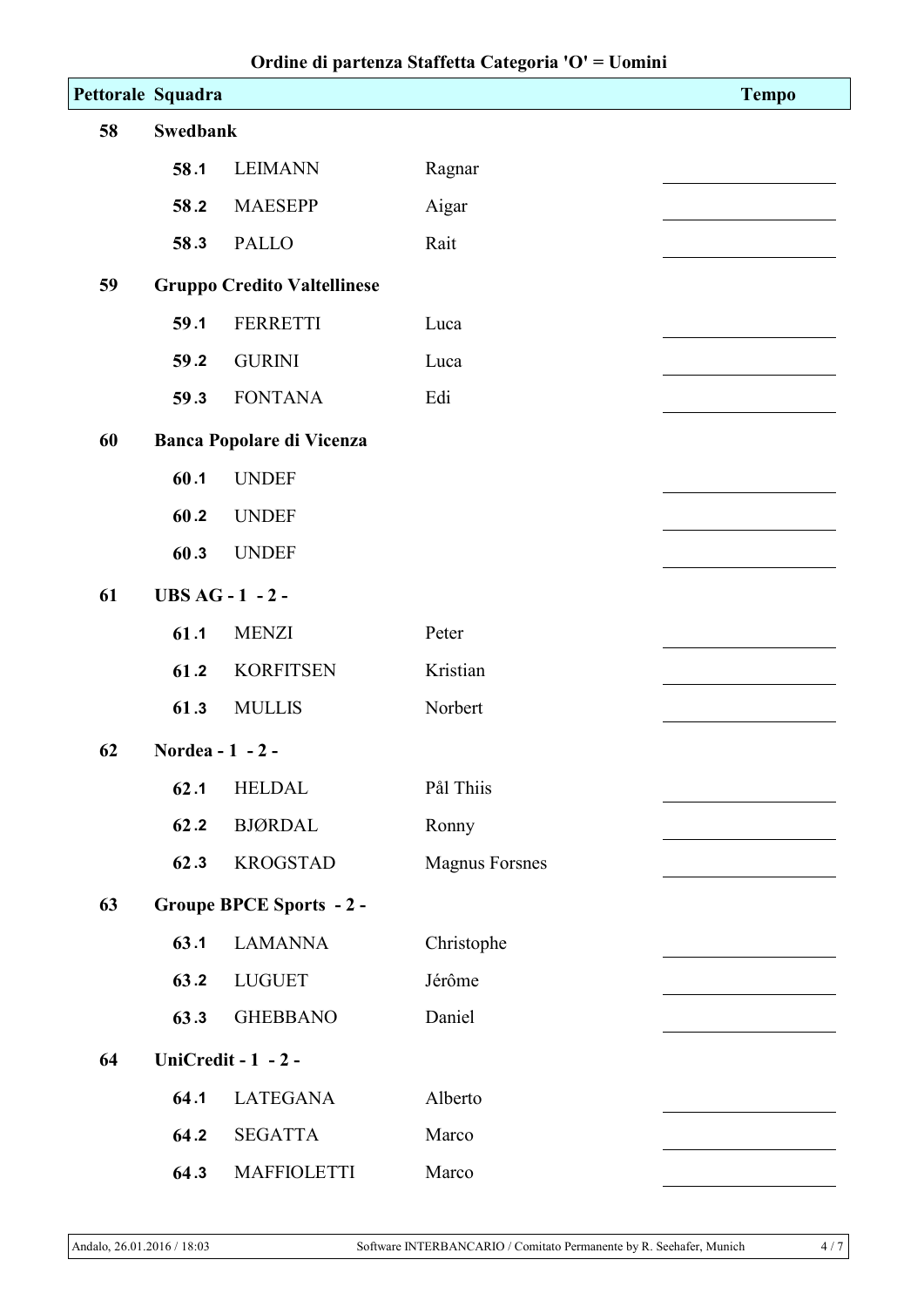|                   |                                 |                                                | 0            |              |  |
|-------------------|---------------------------------|------------------------------------------------|--------------|--------------|--|
| Pettorale Squadra |                                 |                                                |              | <b>Tempo</b> |  |
| 65                | <b>OP Financial Group - 2 -</b> |                                                |              |              |  |
|                   | 65.1                            | <b>VIKBERG</b>                                 | Mårten       |              |  |
|                   | 65.2                            | <b>NISKANEN</b>                                | Markku       |              |  |
|                   | 65.3                            | <b>TOLVANEN</b>                                | Kimmo        |              |  |
| 66                |                                 | *Credit Suisse - 1 - 2 - - (Außer Konkurrenz!) |              |              |  |
|                   | 66.1                            | <b>HAUSER</b>                                  | Fredy        |              |  |
|                   | 66.2                            | <b>RAMSAUER</b>                                | Fabian       |              |  |
|                   | 66.3                            | <b>LANG</b>                                    | Thomas       |              |  |
| 67                |                                 | Gruppo Intesa Sanpaolo - 1 - 2 -               |              |              |  |
|                   | 67.1                            | <b>TACCHINI</b>                                | Mario        |              |  |
|                   | 67.2                            | <b>D</b> INCA                                  | Roberto      |              |  |
|                   | 67.3                            | <b>VIERIN</b>                                  | Luciano      |              |  |
| 68                |                                 | DNB Bank ASA - 1 - 2 -                         |              |              |  |
|                   | 68.1                            | <b>SANDBAKK</b>                                | Tom Arild    |              |  |
|                   | 68.2                            | <b>HOLE</b>                                    | Kjell Yngvar |              |  |
|                   | 68.3                            | <b>RØNNEVIG</b>                                | Anders       |              |  |
| 69                |                                 | Sparkasse Bad Tölz-Wolfratshausen - 2 -        |              |              |  |
|                   | 69.1                            | <b>GOERLICH</b>                                | Jürgen       |              |  |
|                   | 69.2                            | <b>VOLK</b>                                    | Christian    |              |  |
|                   | 69.3                            | <b>GRÖBMAIR</b>                                | Hubert       |              |  |
| 70                |                                 | DNB Bank ASA - 1 - 3 -                         |              |              |  |
|                   | 70.1                            | <b>RØSTBØ</b>                                  | Runar        |              |  |
|                   | 70.2                            | <b>GULBRANDSEN</b>                             | Hans Petter  |              |  |
|                   | 70.3                            | <b>SMITH</b>                                   | Jan Erik     |              |  |
| 72                |                                 | Credit Suisse - 1 - 3 -                        |              |              |  |
|                   | 72.1                            | <b>BÄR</b>                                     | Max P.       |              |  |
|                   | 72.2                            | <b>MORANDI</b>                                 | Angelo       |              |  |
|                   | 72.3                            | <b>MARTI</b>                                   | Urs          |              |  |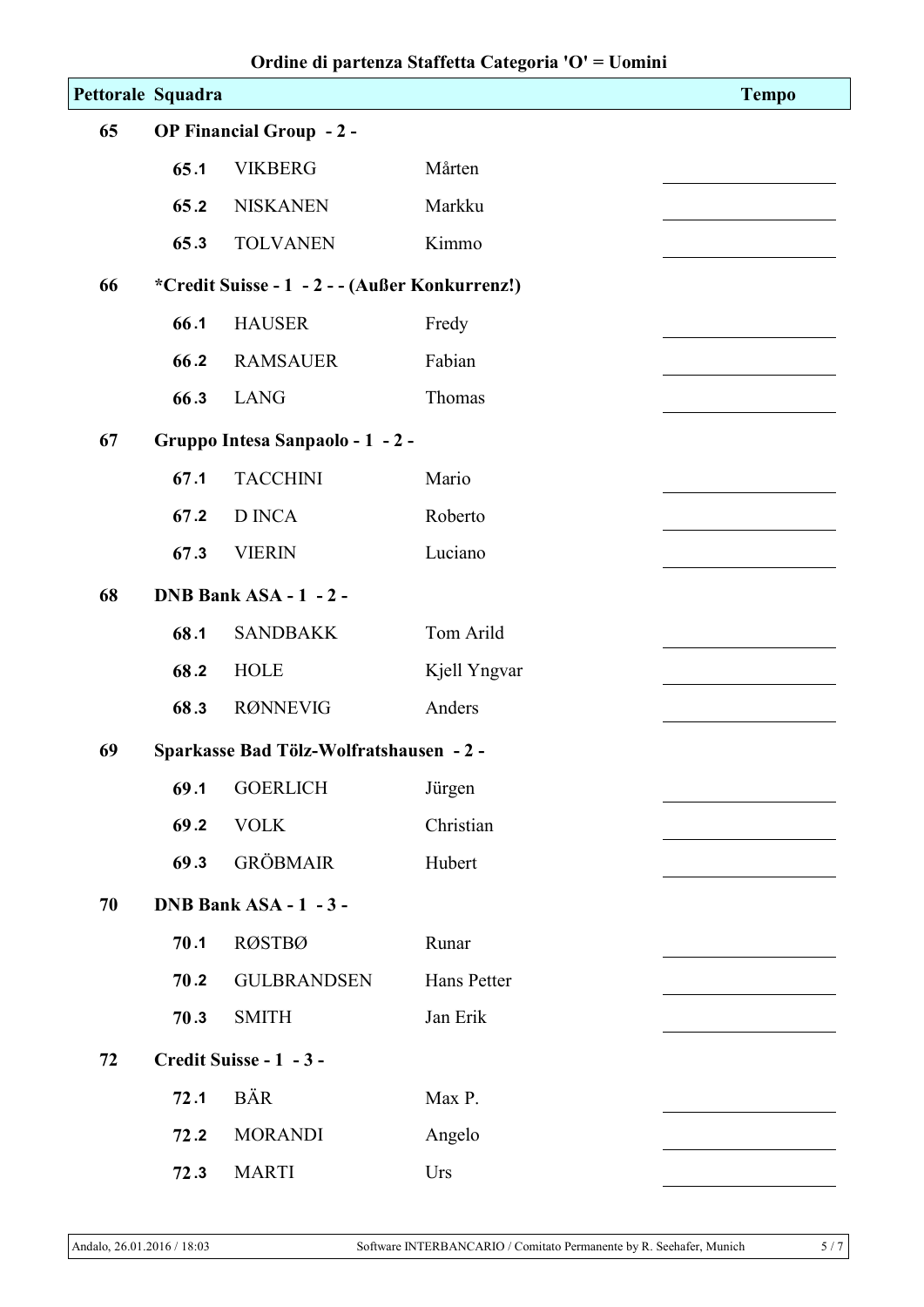| Pettorale Squadra |                                 |                                                            |              | <b>Tempo</b> |  |
|-------------------|---------------------------------|------------------------------------------------------------|--------------|--------------|--|
| 73                | <b>Groupe BPCE Sports - 3 -</b> |                                                            |              |              |  |
|                   | 73.1                            | <b>NICOLAS</b>                                             | Luc          |              |  |
|                   | 73.2                            | <b>HEBETTE</b>                                             | Luc          |              |  |
|                   | 73.3                            | <b>VIVIER</b>                                              | Philippe     |              |  |
| 74                | Nordea - 1 - 3 -                |                                                            |              |              |  |
|                   | 74.1                            | <b>HAVNERAAS</b>                                           | <b>Brede</b> |              |  |
|                   | 74.2                            | <b>VARTIAINEN</b>                                          | Aarne        |              |  |
|                   | 74.3                            | <b>HANSEN</b>                                              | Ove          |              |  |
| 75                |                                 | <b>Groupe BPCE Sports - 4 -</b>                            |              |              |  |
|                   | 75.1                            | <b>BELLOC</b>                                              | Francis      |              |  |
|                   | 75.2                            | <b>ESTEVES</b>                                             |              |              |  |
|                   | 75.3                            | ROUQUEROL                                                  | Jean Marc    |              |  |
| 76                | Nordea - 1 - 4 -                |                                                            |              |              |  |
|                   | 76.1                            | HOLTH-LARSEN                                               | Haakon       |              |  |
|                   | 76.2                            | <b>NORNES</b>                                              | Svein Erik   |              |  |
|                   | 76.3                            | <b>BERSTAD</b>                                             | Øyvind       |              |  |
| 77                |                                 | *DNB Bank ASA - 1 - 4 - - (Außer Konkurrenz!)              |              |              |  |
|                   | 77.1                            | <b>BAKKEN</b>                                              | Gudmund      |              |  |
|                   | 77.2                            | <b>HESTANGEN</b>                                           | Bjoern       |              |  |
|                   | 77.3                            | <b>BERGE</b>                                               | Ketil        |              |  |
| 78                |                                 | *Graubündner Kantonalbank - Chur - 2 - - (Außer Konkurrenz |              |              |  |
|                   | 78.1                            | <b>SCHÄR</b>                                               | Urs          |              |  |
|                   | 78.2                            | <b>ROFFLER</b>                                             | Anton        |              |  |
|                   | 78.3                            | <b>WILLI</b>                                               | Conrad       |              |  |
| 79                |                                 | *UniCredit - 1 - 3 - - (Außer Konkurrenz!)                 |              |              |  |
|                   | 79.1                            | DE CECCO                                                   | Riccardo     |              |  |
|                   | 79.2                            | <b>TAUFER</b>                                              | paola        |              |  |
|                   | 79.3                            | <b>RUSCITTO</b>                                            | Luca         |              |  |